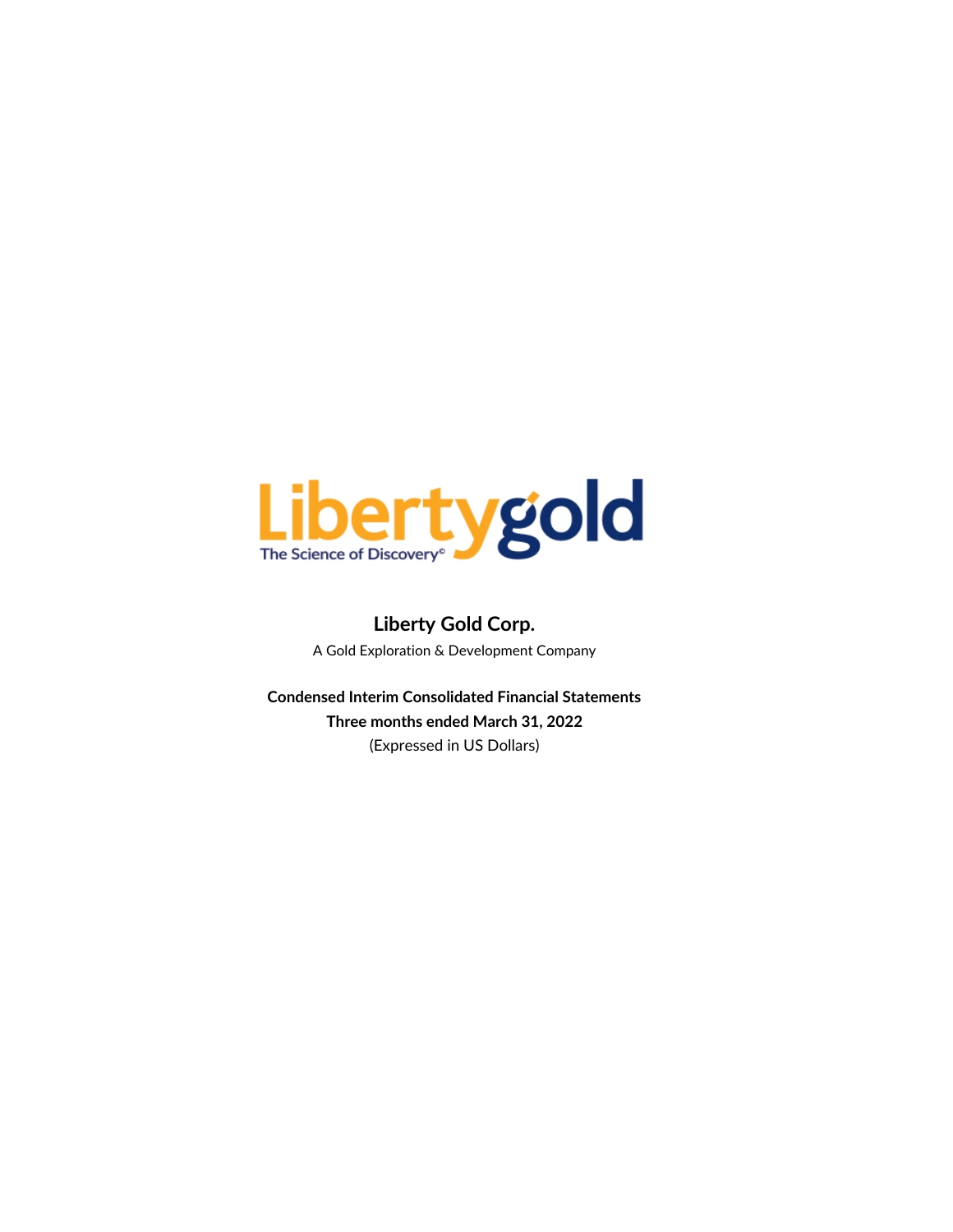#### **Condensed Interim Consolidated Statements of Financial Position (Expressed in United States Dollars- unaudited)**

|                                                      | As at March 31<br>2022 | As at December 31,<br>2021 |
|------------------------------------------------------|------------------------|----------------------------|
|                                                      | \$                     | \$                         |
| Assets                                               |                        |                            |
| Current assets                                       |                        |                            |
| Cash and cash equivalents                            | 33,866,426             | 17,157,723                 |
| Short term investments                               | 98,349                 | 97,577                     |
| Receivables and prepayments (Note 5)                 | 370,150                | 567,694                    |
| Receivable on Halilağa Transaction (Note 5a)         | 5,849,910              | 5,753,359                  |
| Total current assets                                 | 40,184,835             | 23,576,353                 |
| Non-current assets                                   |                        |                            |
| Other financial assets (Note 6)                      | 4,171,311              | 3,473,714                  |
| Deposits                                             | 806,587                | 790,888                    |
| Sales taxes receivable (Note 5)                      | 302,599                | 320,918                    |
| Plant and equipment                                  | 960,040                | 1,080,207                  |
| Exploration and evaluation assets (Note 7a)          | 24,086,745             | 24,086,745                 |
| Total non-current assets                             | 30,327,282             | 29,752,472                 |
| <b>Total assets</b>                                  | 70,512,117             | 53,328,825                 |
| <b>Liabilities and Shareholders' Equity</b>          |                        |                            |
| <b>Current liabilities</b>                           |                        |                            |
| Consideration towards the sale of Kinsley (Note 7bi) | 6,896,976              | 6,906,389                  |
| Accounts payable and accrued liabilities (Note 8)    | 3,707,267              | 2,682,904                  |
| Lease liabilities                                    | 304,350                | 296,143                    |
| Total current liabilities                            | 10,908,593             | 9,885,436                  |
| Non-current liabilities                              |                        |                            |
| Lease liabilities                                    | 231,478                | 302,641                    |
| Deferred tax liabilities (Note 9)                    | 2,732,051              | 2,672,663                  |
| Other liabilities                                    | 145,328                | 141,153                    |
| Total non-current liabilities                        | 3,108,857              | 3,116,457                  |
| Shareholders' equity                                 |                        |                            |
| Share capital (Note 10)                              | 243,320,410            | 220,661,413                |
| Contributed surplus (Note 10)                        | 30,439,607             | 29,169,179                 |
| Accumulated other comprehensive loss                 | (7,776,959)            | (8, 127, 395)              |
| Accumulated deficit                                  | (216, 926, 793)        | (208,903,286)              |
| Total shareholders' equity                           | 49,056,265             | 32,799,911                 |
| Non controlling interest (Note 11)                   | 7,438,402              | 7,527,021                  |
| Total liabilities and shareholders' equity           | 70,512,117             | 53,328,825                 |

The notes on pages 5 to 14 are an integral part of these condensed interim consolidated financial statements.

The board has delegated the authority to approve these condensed interim consolidated financial statements to the audit committee. These condensed interim consolidated financial statements were approved by the audit committee on May 12, 2022.

"*Donald McInnes* ", Director "Sean Tetzlaff", Director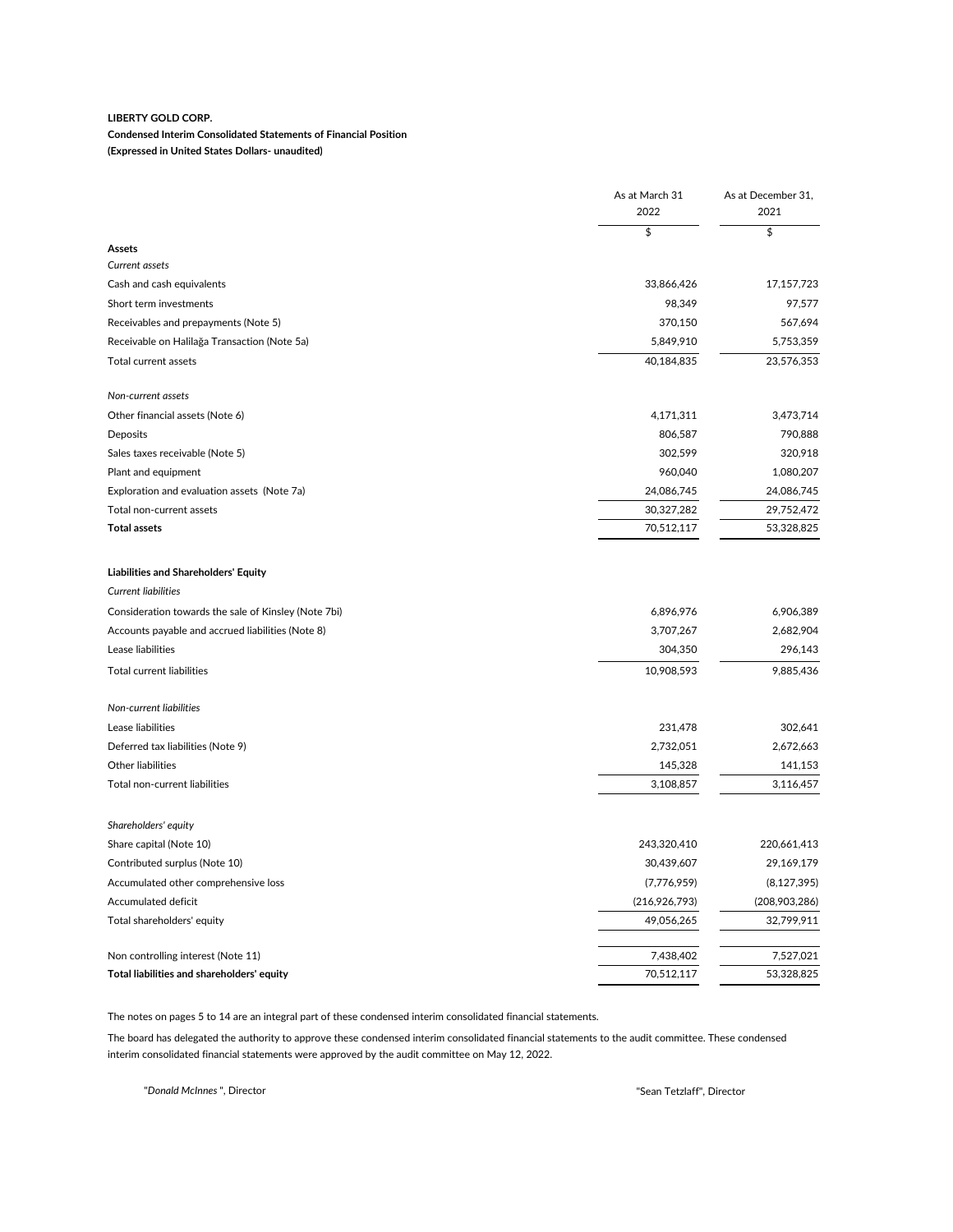#### **Condensed Interim Consolidated Statements of Loss and Comprehensive Income (Expressed in United States Dollars- unaudited)**

|                                                                                     | Three months ended March 31, |               |    |               |
|-------------------------------------------------------------------------------------|------------------------------|---------------|----|---------------|
|                                                                                     |                              | 2022          |    | 2021          |
|                                                                                     |                              | \$            |    | \$            |
| Operating expenses                                                                  |                              |               |    |               |
| Exploration and evaluation expenditures (Note 7b)                                   |                              | (6,086,371)   |    | (1,337,732)   |
| Stock based compensation (Note 10c)                                                 |                              | (1,226,025)   |    | (743,432)     |
| Wages and benefits                                                                  |                              | (536, 613)    |    | (553, 536)    |
| Professional fees                                                                   |                              | (310, 154)    |    | (91, 384)     |
| Office and general                                                                  |                              | (309, 121)    |    | (247, 843)    |
| Depreciation                                                                        |                              | (149, 363)    |    | (73,095)      |
| Listing and filing fees                                                             |                              | (99, 530)     |    | (115,966)     |
| Investor relations, promotion and advertising                                       |                              | (92, 764)     |    | (49, 100)     |
| Loss from operations                                                                |                              | (8,809,941)   |    | (3,212,088)   |
| Other income (expenses)                                                             |                              |               |    |               |
| Change in fair value of other financial assets (Note 6)                             |                              | 633,228       |    | (2, 184, 599) |
| Finance income on the Halilağa Transaction (Note 5a)                                |                              | 96,550        |    | 162,396       |
| Foreign exchange gains (losses)                                                     |                              | 17,532        |    | (208, 630)    |
| Finance income                                                                      |                              | 4,198         |    | 1,518         |
| Other income (loss)                                                                 |                              | 5,695         |    | (321,710)     |
| Net gain on sale on Mineral Properties                                              |                              |               |    | 712,735       |
| Consideration received on purchase-option agreements                                |                              |               |    | 201,731       |
| Net loss on sale of other financial assets                                          |                              |               |    | (78,606)      |
|                                                                                     |                              | 757,203       |    | (1,715,165)   |
| Net loss before tax                                                                 |                              | (8,052,738)   |    | (4,927,253)   |
| Income tax expense                                                                  |                              | (59, 388)     |    | (188,937)     |
| Net loss for the period                                                             |                              | (8, 112, 126) |    | (5, 116, 190) |
| Net loss attributable to:                                                           |                              |               |    |               |
| Shareholders                                                                        |                              | (8,023,507)   |    | (4,977,691)   |
| Non-controlling interests (Note 11)                                                 |                              | (88,619)      |    | (138, 499)    |
|                                                                                     |                              | (8, 112, 126) |    | (5, 116, 190) |
| Other comprehensive income                                                          |                              |               |    |               |
| Items that may be reclassified subsequently to net income                           |                              |               |    |               |
| Exchange gains on translations                                                      |                              | 350,436       |    | 269,858       |
| Other comprehensive income for the period, net of tax                               |                              | 350,436       |    | 269,858       |
| Total net loss and comprehensive income for the period<br>Net loss attributable to: |                              | (7,761,690)   |    | (4,846,332)   |
| Shareholders                                                                        |                              | (7,673,071)   |    | (4,707,833)   |
| Non-controlling interests                                                           |                              | (88,619)      |    | (138, 499)    |
| Total loss and comprehensive income for the period                                  |                              | (7,761,690)   |    | (4,846,332)   |
|                                                                                     |                              |               |    |               |
| Net loss per share                                                                  |                              |               |    |               |
| Basic and diluted loss per share                                                    | \$                           | (0.03)        | \$ | (0.02)        |
| Basic and diluted weighted average number of Common Shares                          |                              | 290,181,047   |    | 261,312,520   |

The notes on pages 5 to 14 are an integral part of these condensed interim consolidated financial statements.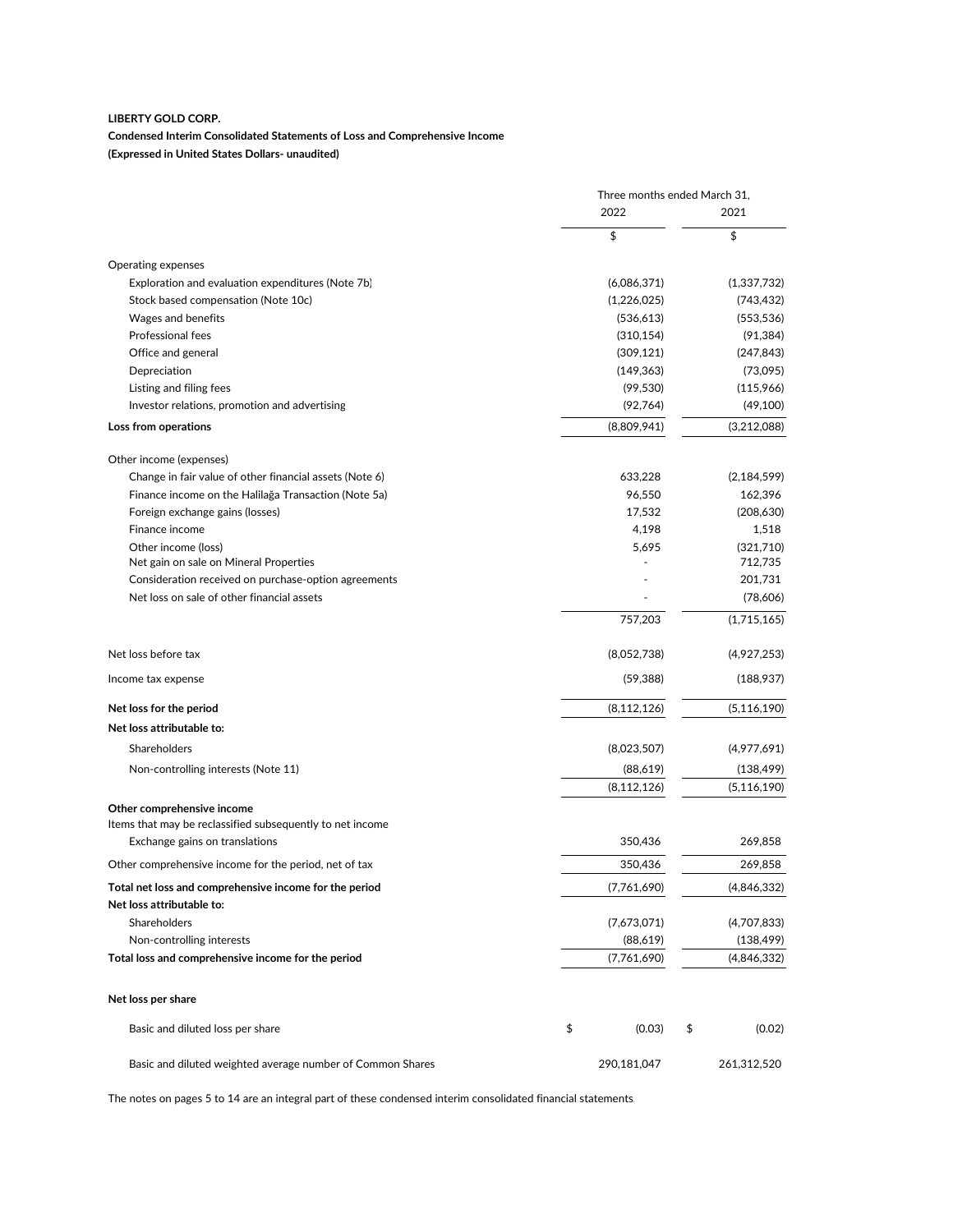#### **Condensed Interim Consolidated Statements of Changes in Equity**

#### **(Expressed in United States Dollars- unaudited)**

|                                              |                          |               |             | Accumulated other |                          |                     |                 |               |
|----------------------------------------------|--------------------------|---------------|-------------|-------------------|--------------------------|---------------------|-----------------|---------------|
|                                              | Number of                |               | Contributed | comprehensive     | Accumulated              | Total shareholders' | Non-controlling |               |
|                                              | <b>Common Shares</b>     | Share capital | surplus     | income (loss)     | deficit                  | equity              | interest        | Total equity  |
|                                              |                          |               |             |                   |                          |                     |                 |               |
| Balance as at December 31, 2020              | 255,491,893              | 201,996,513   | 29,621,385  | (8, 280, 782)     | (179, 160, 645)          | 44,176,471          | 8,073,262       | 52,249,733    |
| Option, RSU and Warrant exercises            | 7,407,142                | 4,573,828     | (1,100,627) |                   | $\overline{a}$           | 3,473,201           | $\sim$          | 3,473,201     |
| Stock based compensation                     | ٠                        |               | 913,926     |                   | $\overline{a}$           | 913,926             | $\overline{a}$  | 913.926       |
| Cumulative translation adjustment            | $\overline{\phantom{a}}$ |               |             | 269,858           |                          | 269,858             |                 | 269,858       |
| Net loss for the period                      | $\overline{\phantom{a}}$ |               |             |                   | (4,977,691)              | (4,977,691)         | (138, 499)      | (5, 116, 190) |
| Balance as at March 31, 2021                 | 262,899,035              | 206,570,341   | 29,434,684  | (8,010,924)       | (184, 138, 336)          | 43,855,765          | 7,934,763       | 51,790,528    |
| Balance as at December 31, 2021              | 287,969,915              | 220,661,413   | 29,169,179  | (8, 127, 395)     | (208,903,286)            | 32,799,911          | 7,527,021       | 40,326,932    |
| Bought-deal financing (Note 10b)             | 27,273,000               | 23,798,429    |             |                   | $\overline{\phantom{a}}$ | 23,798,429          | $\sim$          | 23,798,429    |
| Share issue costs (Note 10b)                 | $\sim$                   | (1,547,002)   |             |                   | $\overline{\phantom{a}}$ | (1,547,002)         | ٠               | (1,547,002)   |
| Option, RSU and Warrant exercises (Note 10c) | 580,759                  | 407,570       | (206, 587)  |                   | $\overline{\phantom{a}}$ | 200.983             | ٠               | 200,983       |
| Stock based compensation (Note 10c)          | $\sim$                   | $\sim$        | 1,477,015   |                   | $\overline{\phantom{a}}$ | 1.477.015           | $\sim$          | 1,477,015     |
| Cumulative translation adjustment            | $\overline{\phantom{a}}$ |               |             | 350,436           | $\overline{\phantom{a}}$ | 350,436             | ٠               | 350,436       |
| Net loss for the period                      |                          |               |             |                   | (8,023,507)              | (8,023,507)         | (88,619)        | (8, 112, 126) |
| Balance as at March 31, 2022                 | 315,823,674              | 243,320,410   | 30,439,607  | (7,776,959)       | (216,926,793)            | 49,056,265          | 7,438,402       | 56,494,667    |

The notes on pages 5 to 14 are an integral part of these condensed interim consolidated financial statements.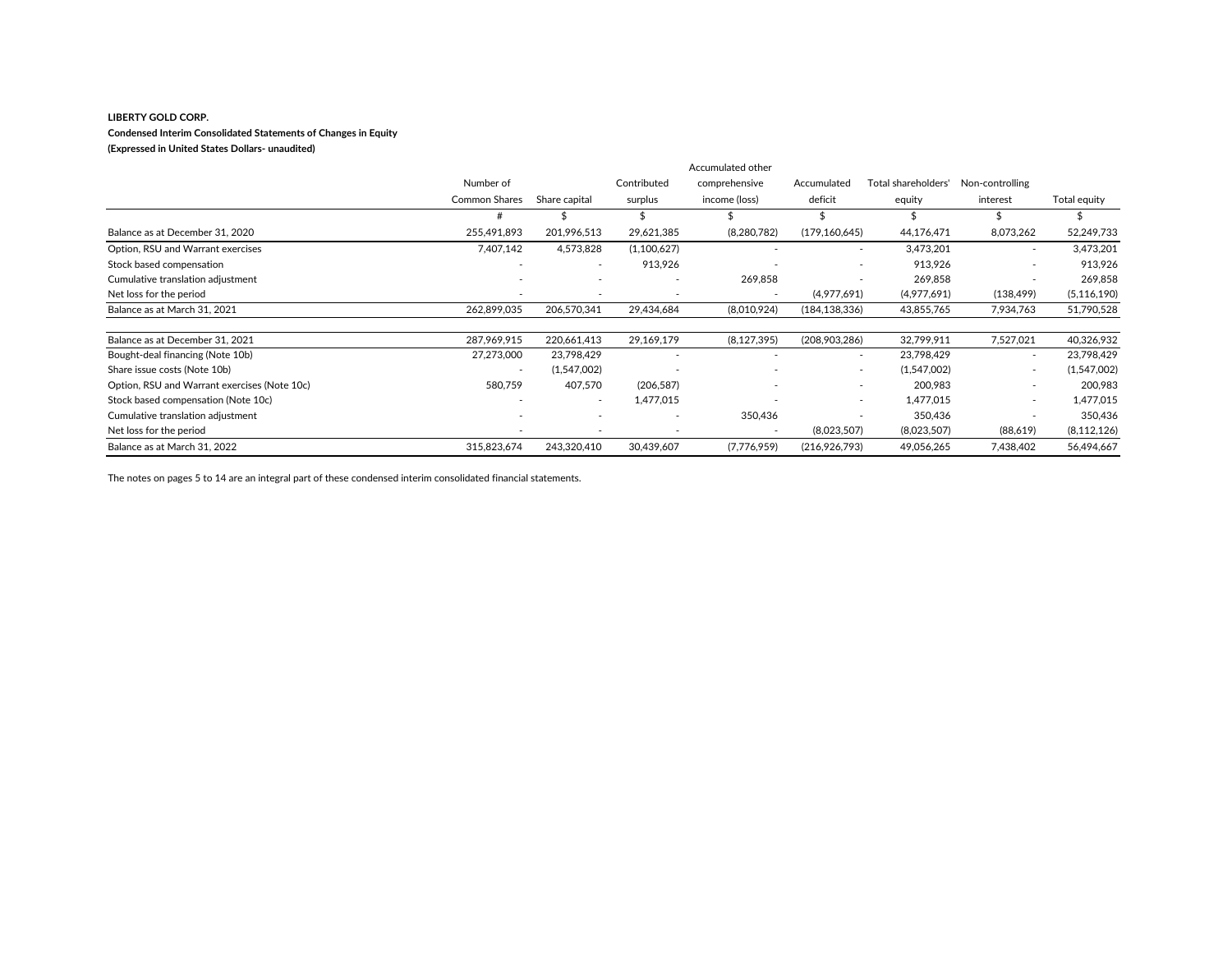# **Condensed Interim Consolidated Statement of Cash Flows**

**(Expressed in United States Dollars- unaudited)**

|                                                                           | Three months ended March 31, |               |
|---------------------------------------------------------------------------|------------------------------|---------------|
|                                                                           | 2022                         | 2021          |
|                                                                           | \$                           | \$            |
| Cash flows from operating activities                                      |                              |               |
| Loss for the period                                                       | (8, 112, 126)                | (5, 116, 190) |
| Adjusted for:                                                             |                              |               |
| Stock based compensation (Note 10c)                                       | 1,477,015                    | 913,926       |
| Depreciation                                                              | 169,963                      | 73,572        |
| Finance income on the Halilağa Transaction (Note 5a)                      | (96, 550)                    | (162, 396)    |
| Consideration received on purchase-option agreements                      |                              | (201,731)     |
| Net gain on sale of sale of Mineral Properties                            |                              | (712, 735)    |
| Change in fair value, and losses on disposal of financial assets (Note 6) | (633, 228)                   | 2,263,205     |
| Deferred tax expense                                                      | 59,388                       | 188,937       |
| Other non-cash items on the statement of loss                             | 18,825                       | 9,695         |
| Foreign exchange not related to cash                                      | (124, 895)                   | 39,660        |
| Movements in working capital:                                             |                              |               |
| Accounts receivable and prepayments                                       | 167,561                      | 213,380       |
| Accounts payable and other liabilities                                    | 777,418                      | (311, 823)    |
| Net cash outflow due to operating activities                              | (6,296,629)                  | (2,802,500)   |
| Cash flows from financing activities                                      |                              |               |
| Gross proceeds from bought-deal financing (Note 10b)                      | 23,798,429                   |               |
| Share issue costs (Note 10b)                                              | (1, 298, 632)                |               |
| Cash received from exercise of share based payments and warrants          | 200,983                      | 3,473,201     |
| Principal payments on lease liabilities                                   | (76, 394)                    | (58, 734)     |
| Interest payments on lease liabilities                                    | (12,980)                     | (10, 812)     |
| Net cash inflow from financing activities                                 | 22,611,406                   | 3,403,655     |
| Cash flows from investing activities                                      |                              |               |
| Purchase of property and equipment                                        | (37, 516)                    | (23, 814)     |
| Consideration on sale of Mineral Properties, net of selling costs         |                              | 24,586        |
| Consideration received on purchase-option agreements                      |                              | 25,000        |
| Proceeds from sale of other financial assets                              |                              | 283,788       |
| Purchase of other financial assets                                        |                              | (33,959)      |
| Land acquisition at Black Pine                                            |                              | (352, 739)    |
| Increase to surety bond collateral                                        |                              | (82,000)      |
| Net cash outflow due to investing activities                              | (37, 516)                    | (159, 138)    |
| Effect of foreign exchange rates                                          | 431,442                      | 282,079       |
| Net increase in cash and cash equivalents                                 | 16,708,703                   | 724,096       |
| Cash and cash equivalents at beginning of the period                      | 17,157,723                   | 16,734,378    |
| Cash and cash equivalents at end of the period                            | 33,866,426                   | 17,458,474    |

The above condensed interim consolidated statement of cash flows should be read in conjunction with the accompanying notes.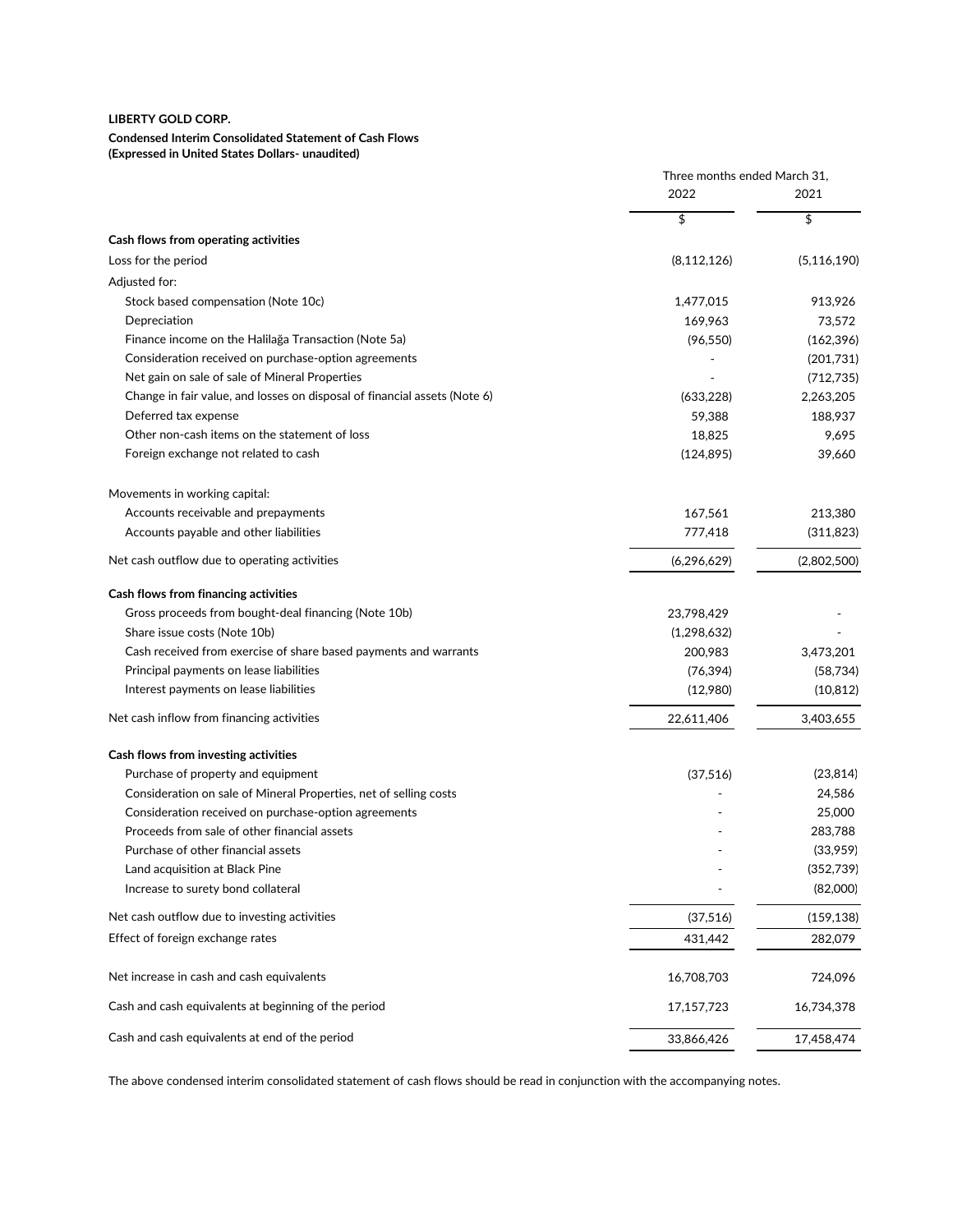### **1. GENERAL INFORMATION**

Liberty Gold Corp. ("Liberty Gold" or the "Company") is incorporated and domiciled in Canada, and its registered office is at Suite 1900 – 1055 West Hastings Street, Vancouver, British Columbia, V6E 2E9.

l.

The Company was incorporated as "7703627 Canada Inc." under the Canada Business Corporations Act ("CBCA") on November 18, 2010. Articles of amendment were filed on November 29, 2010 to change the name of the Corporation to "Pilot Gold Inc." Articles of amendment were subsequently filed on May 9, 2017 to change the name of the Company to Liberty Gold Corp.

Liberty Gold is an exploration and development stage business engaged in the acquisition and exploration of mineral properties located primarily in the United States of America and Turkey.

The Company has not yet determined whether its properties contain mineral reserves that are economically recoverable. The continued operations of the Company and the recoverability of the amounts capitalized for mineral properties is dependent upon the existence of economically recoverable reserves, the ability of the Company to obtain the necessary financing to complete the exploration and development of such properties and upon future profitable production or proceeds from the disposition of the properties.

#### **2. BASIS OF PRESENTATION**

These unaudited condensed interim consolidated financial statements for the three months ended March 31, 2022 (the "Interim Financial Statements") have been prepared in accordance with IAS 34 - *Interim Financial Reporting*. The Interim Financial Statements should be read in conjunction with the annual consolidated financial statements for the year ended December 31, 2021 ("Annual Financial Statements"), which have been prepared in accordance with International Financial Reporting Standards as issued by the International Accounting Standards Board ("IFRS").

#### **3. SUMMARY OF SIGNIFICANT ACCOUNTING POLICIES**

These Interim Financial Statements have been prepared using accounting policies consistent with those used in the Annual Financial Statements

#### **4. SIGNIFICANT ACCOUNTING ESTIMATES**

The preparation of financial statements requires management to make judgements, estimates and assumptions that affect the application of accounting policies and the reported amounts of assets and liabilities, income and expense. Actual results may differ from these estimates. In preparing these Interim Financial Statements, the significant judgements made by management in applying the Company's accounting policies and the key sources of estimation uncertainty were the same as those that applied to the Annual Financial Statements with the exception of the depreciation method used for certain categories of plant and equipment as a result of Management's review.

As of January 1, 2022, the depreciation methods for Field equipment, Equipment, and Furniture and fixtures have been changed from the declining balance method to the straight-line method as this more accurately reflects the pattern in which the asset's economic benefits are consumed by the Company. Useful lives are determined by Management on an asset-by-asset basis upon initial recognition. Plant and equipment are depreciated evenly over their estimated useful life using the straight-line method.

Consistent with IAS 8 – *Accounting Policies, Changes in Accounting Estimates and Errors*, the change in depreciation method has been accounted for prospectively. The change in accounting estimate resulted in an increase of \$62,379 in the depreciation financial statement line item, and an increase of \$13,011 in the exploration and evaluation expenditures financial statement line item in the statement of loss and comprehensive income in the three months ended March 31, 2022.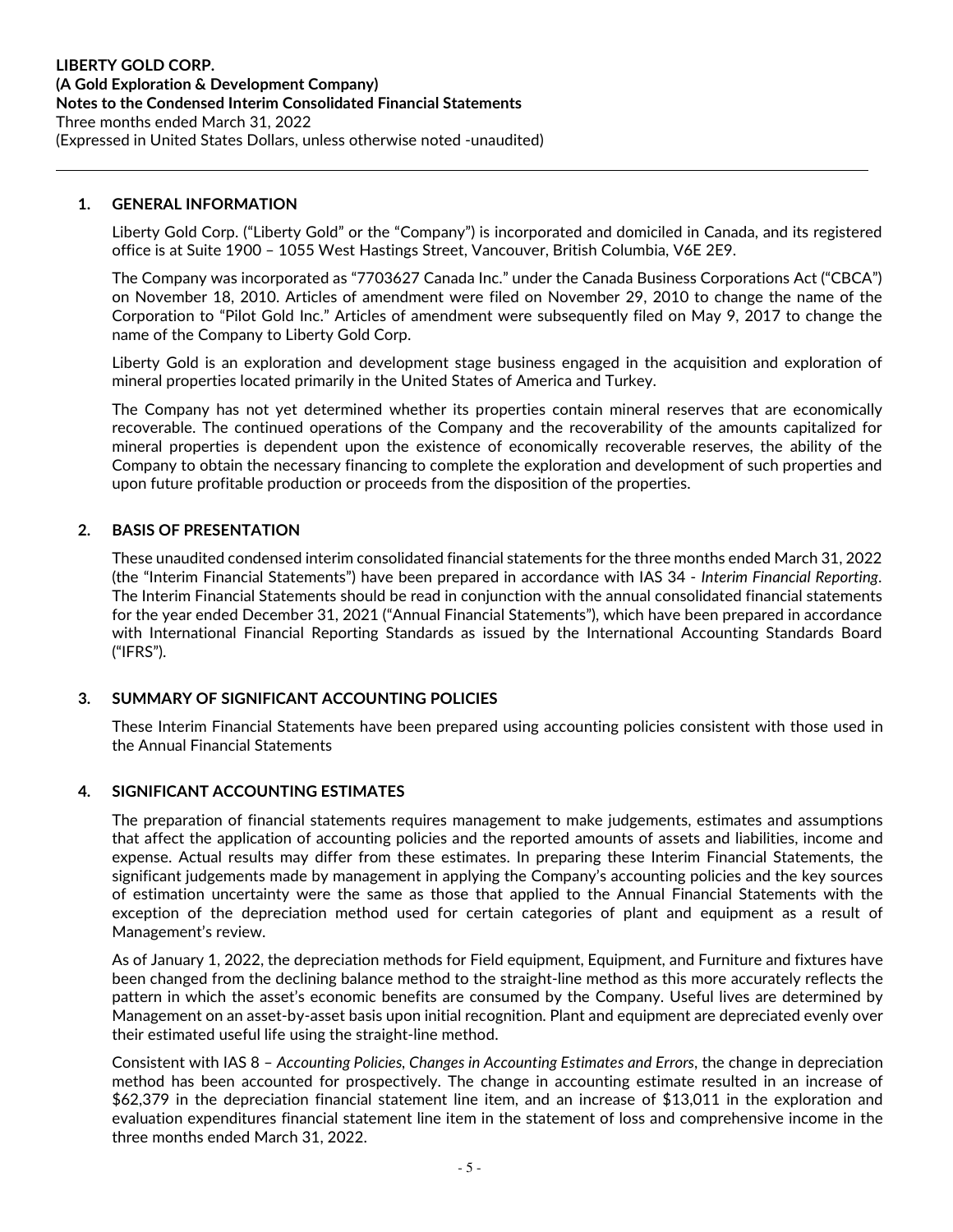# **4. SIGNIFICANT ACCOUNTING ESTIMATES (continued)**

#### *Updated plant and equipment accounting policy disclosure*

Plant and equipment is carried at cost, less accumulated depreciation and accumulated impairment losses. Cost consists of the purchase price, any costs directly attributable to bringing the asset to the location and condition necessary for its intended use and an initial estimate of the costs of dismantling and removing the item and restoring the site on which it is located. Subsequent costs are included in the asset's carrying amount or recognised as a separate asset, as appropriate, only when it is probable that future economic benefits associated with the item will flow to the Company and the cost can be measured reliably. Repairs and maintenance costs are charged to the condensed interim consolidated statement of loss during the period in which they are incurred.

l.

Useful lives are determined by Management on an asset-by-asset basis upon initial recognition. The major categories of plant and equipment noted below are depreciated straight-line over their estimated useful life:

| Category                                                              | Estimated useful life |
|-----------------------------------------------------------------------|-----------------------|
| Field equipment                                                       | 5 to 10 years         |
| Equipment                                                             | 3 years               |
| Computer software                                                     | 2 years               |
| <b>Furniture and fixtures</b>                                         | 5 years               |
| Buildings, building improvements, and land improvements 5 to 30 years |                       |

Depreciation expense of assets used in exploration is capitalized to deferred exploration expenditures. Management reviews the estimated useful lives, residual values and depreciation methods of the Company's plant and equipment at the end of each financial year and when events and circumstances indicate that such a review should be made. Changes to estimated useful lives, residual values or depreciation methods resulting from such review are accounted for prospectively.

Depreciation expense of right-of-use assets are depreciated using the straight-line method from the commencement date to the earlier of the end of the useful life of the right-of-use asset or the end of the lease term. The estimated useful lives of right-of-use assets are determined on the same basis as those of plant and equipment.

Expenditures incurred to replace a component of an item of plant and equipment that is accounted for separately, including major inspection and overhaul expenditures, are capitalized, if the recognition criteria are satisfied.

#### **5. RECEIVABLES AND PREPAYMENTS**

|                        | March 31,<br>2022 | December 31,<br>2021 |
|------------------------|-------------------|----------------------|
| Sales taxes receivable | 33,969            | 30,748               |
| Other receivables      | 22,238            | 317,215              |
| Prepayments            | 313,943           | 219,731              |
|                        | 370,150           | 567.694              |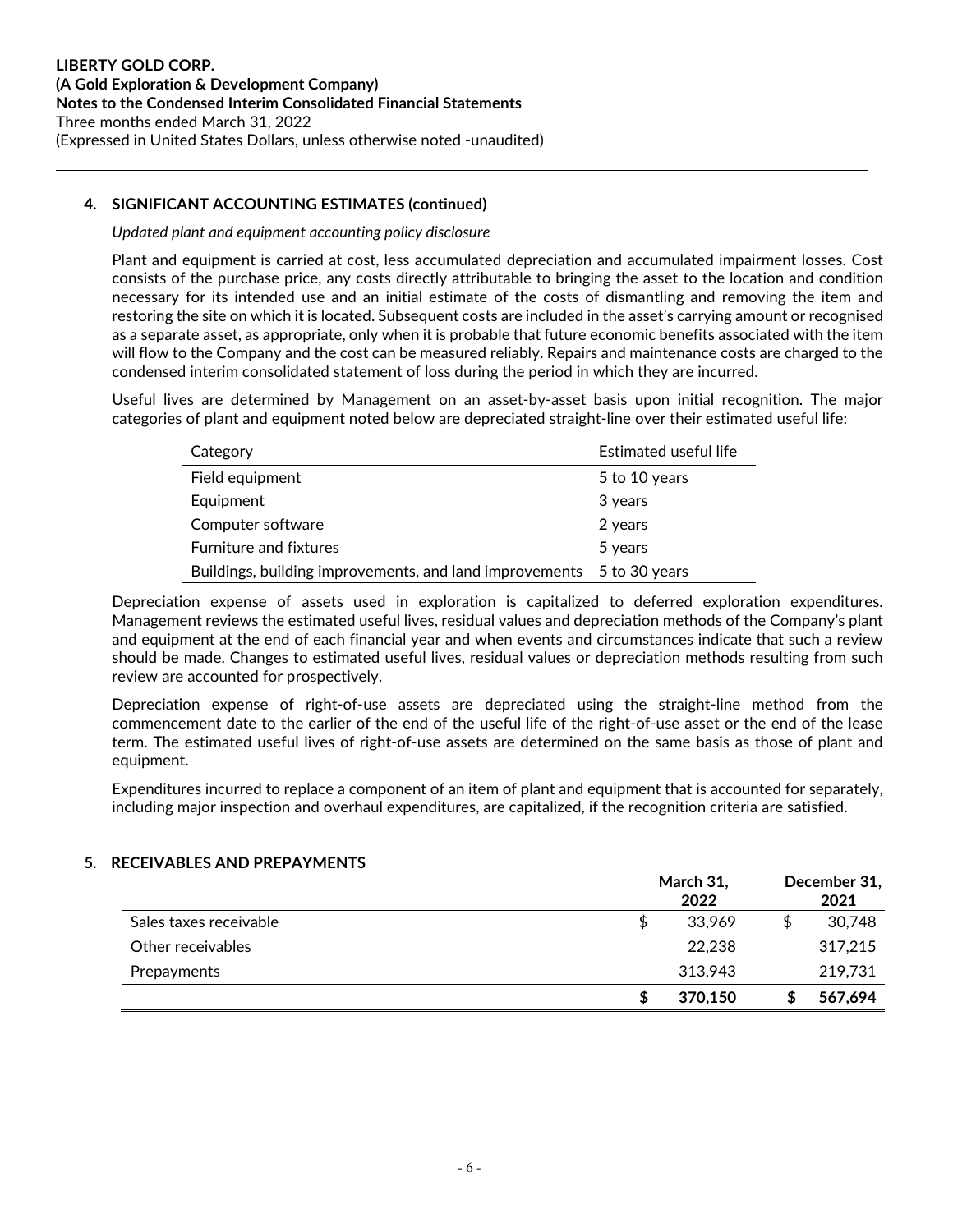### **5. RECEIVABLES AND PREPAYMENTS (continued)**

An additional \$302,599 in sales taxes receivable is classified as non-current and is expected to be recoverable when production begins or upon the sale of TV Tower (December 31, 2021: \$320,918). In the period ended March 31, 2022, the Company received \$250,000 pursuant to the amended purchase option agreement on the Baxter Spring gold project, and the receivable existing at December 31, 2021 was settled.

l.

#### *(a) Receivable on Halilağa Transaction*

On August 12, 2020 the Company closed the sale of its interest in the Halilağa property (the "Halilağa Transaction") to Cengiz Holdings A.Ș. ("Cengiz") pursuant to a definitive agreement signed on July 12, 2019 (the "Halilağa Agreement"). The Company's interest in Halilağa was held through a 40% shareholding in Truva Bakır Maden İşletmeleri A.Ş. ("Truva Bakır") and the remaining 60% of this Turkish entity was held by Teck Madencilik Sanayi Ticaret A.Ş. ("TMST"). Pursuant to the terms of the Halilağa Agreement, the Company and TMST agreed to jointly sell their 100% interest in Truva Bakır to Cengiz for \$55,000,000 cash, to be paid in stages over a two-year period and apportioned pro-rata to their ownership interests. The Company will receive a total of \$22,000,000 in accordance with its 40% interest.

The Company has received \$16,000,000 pursuant to the terms of the Halilağa Transaction as at March 31, 2022, and expect to receive the remaining \$6,000,000 in a guaranteed staged payment on August 11, 2022 (the "Halilağa Staged Payment"). The Halilağa Staged Payment is classified as a financial asset at amortised cost and was recognized at a fair value on recognition.

As at March 31, 2022, the Halilağa Staged Payment has a carrying value of \$5,849,910 (December 31, 2021: \$5,753,359). Finance income on the Halilağa Transaction of \$96,550 has been recognised in the statement of loss in the period ended March 31, 2022 (three months ended March 31, 2021: \$162,396).

#### **6. OTHER FINANCIAL ASSETS**

From time to time, the Company may make strategic investments in other private or publicly traded entities. These investments are treated as long-term investments and may take the form of common shares or share purchase warrants.

Inputs to fair value measurements, including their classification within a hierarchy that prioritizes the inputs to fair value measurement are summarized in the three level hierarchies below:

- *Level 1:* Unadjusted quoted prices in active markets for identical assets or liabilities;
- *Level 2:* Inputs other than quoted prices that are observable for the asset or liability directly or indirectly and;
- *Level 3:* Inputs that are not based on observable market data.

|                                | March 31, |   | December 31, |
|--------------------------------|-----------|---|--------------|
|                                | 2022      |   | 2021         |
| New Placer Dome Gold Corp.     | 2,190,275 | S | 1,642,324    |
| Raindrop Ventures Inc.         | 931,408   |   | 1,011,467    |
| Huntsman Exploration Inc.      | 839,534   |   | 649,177      |
| Other                          | 210,094   |   | 170,746      |
| <b>Total equity securities</b> | 4,171,311 |   | 3,473,714    |

The Company recognised income of \$633,228 in the statement of loss for the three month period ended March 31, 2022 (three month period ended March 31, 2021: loss of \$2,184,599) on the change in fair value of other financial assets relating to the equity securities held.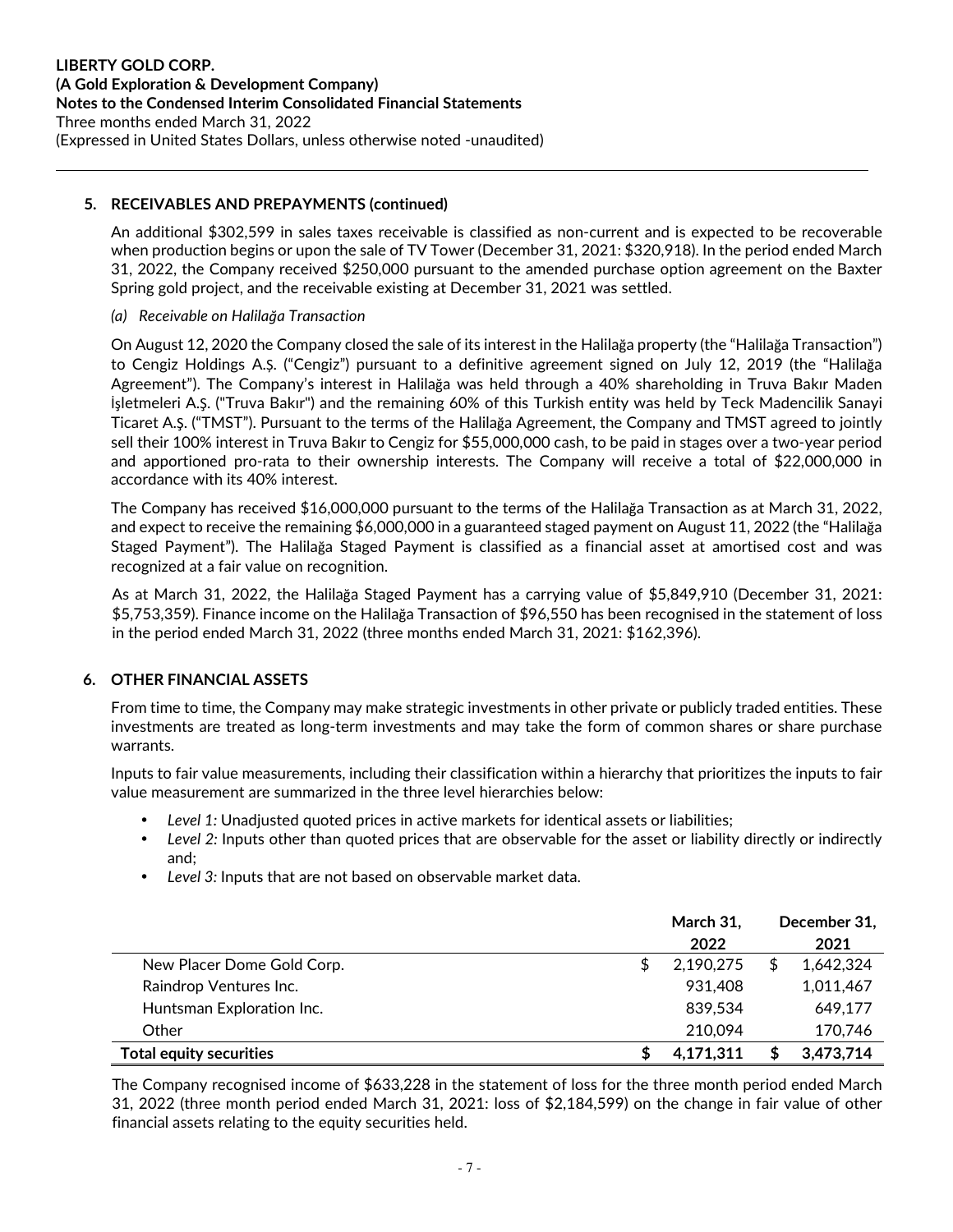### **7. EXPLORATION AND EVALUATION ASSETS**

Currently none of the Company's properties have any known body of commercial ore or any established economic deposit; all are in the exploration stage.

l.

(a) Details of the Company's property acquisition costs capitalised to exploration and evaluation assets are as follows:

|                     | March 31,<br>2022 | December 31,<br>2021 |
|---------------------|-------------------|----------------------|
| <b>USA</b>          |                   |                      |
| <b>Black Pine</b>   | \$<br>1,363,666   | \$<br>1,363,666      |
| Goldstrike          | 8,486,985         | 8,486,985            |
| Kinsley             | 575,838           | 575,838              |
| <b>Total USA</b>    | \$<br>10,426,489  | 10,426,489<br>\$     |
| <b>Turkey</b>       |                   |                      |
| <b>TV Tower</b>     | \$<br>13,660,256  | 13,660,256<br>\$     |
| <b>Total Turkey</b> | \$<br>13,660,256  | 13,660,256<br>\$     |
| <b>Total</b>        | \$<br>24,086,745  | 24,086,745<br>\$     |

(b) Details of the Company's exploration and evaluation expenditures, which have been cumulatively expensed in the consolidated statement of comprehensive income are as follows:

|                          | <b>Black Pine</b> | Goldstrike       | Properties<br>under Option | <b>Total USA</b> | <b>TV Tower</b>  | Other<br>Exploration     | Total                       |
|--------------------------|-------------------|------------------|----------------------------|------------------|------------------|--------------------------|-----------------------------|
| December 31, 2020        | \$15,486,499      | \$19,169,375     | 23,572,607<br>\$           | 58,228,481<br>S  | \$35,220,175     | \$3,711,747              | \$97,160,403                |
| Drilling and assays      | 268,600           | 3,000            |                            | 271,600          |                  |                          | 271,600                     |
| Wages and salaries       | 426,865           | 17,325           | 224                        | 444,414          | 31,946           | $\overline{\phantom{a}}$ | 476,360                     |
| Software licenses        | 79,042            | 312              |                            | 79,354           |                  | $\overline{\phantom{a}}$ | 79,354                      |
| Metallurgy               | 138,038           | 225              |                            | 138,263          |                  | $\overline{\phantom{0}}$ | 138,263                     |
| Other                    | 200,844           | 84,527           | $\overline{\phantom{a}}$   | 285,371          | 84,533           | 2,251                    | 372,155                     |
| March 31, 2021           | \$16,599,888      |                  | \$19,274,764 \$23,572,831  | \$<br>59,447,483 | \$35,336,654     |                          | $$3,713,998$ $$98,498,135$  |
|                          |                   |                  |                            |                  |                  |                          |                             |
| December 31, 2021        | \$31,159,789      | \$21,905,309     | \$23,573,489               | \$76,638,587     | \$<br>35,718,973 |                          | $$3,714,169$ \$116,071,729  |
| Drilling and assays      | 2,863,434         | 527,216          |                            | 3,390,650        |                  |                          | 3,390,650                   |
| Wages and salaries       | 600,190           | 211,917          | 91                         | 812,198          | 38,404           |                          | 850,602                     |
| <b>Professional fees</b> | 106,564           | 215,164          |                            | 321,728          |                  | $\overline{\phantom{a}}$ | 321,728                     |
| Road & site prep.        | 206,084           | 2,500            |                            | 208,584          |                  | $\overline{\phantom{a}}$ | 208,584                     |
| Other                    | 833,677           | 327,021          |                            | 1,160,698        | 154,109          | -                        | 1,314,807                   |
| March 31, 2022           | \$35,769,738      | 23,189,127<br>S. | 23,573,580<br>\$           | \$82,532,445     | \$<br>35,911,486 |                          | $$3,714,169$ $$122,158,100$ |

Wages and salaries include stock-based compensation. Other Exploration comprises exploration expenditures on mineral interests that the Company does not hold the rights to. Properties under Option consist of the Kinsley and Griffon properties.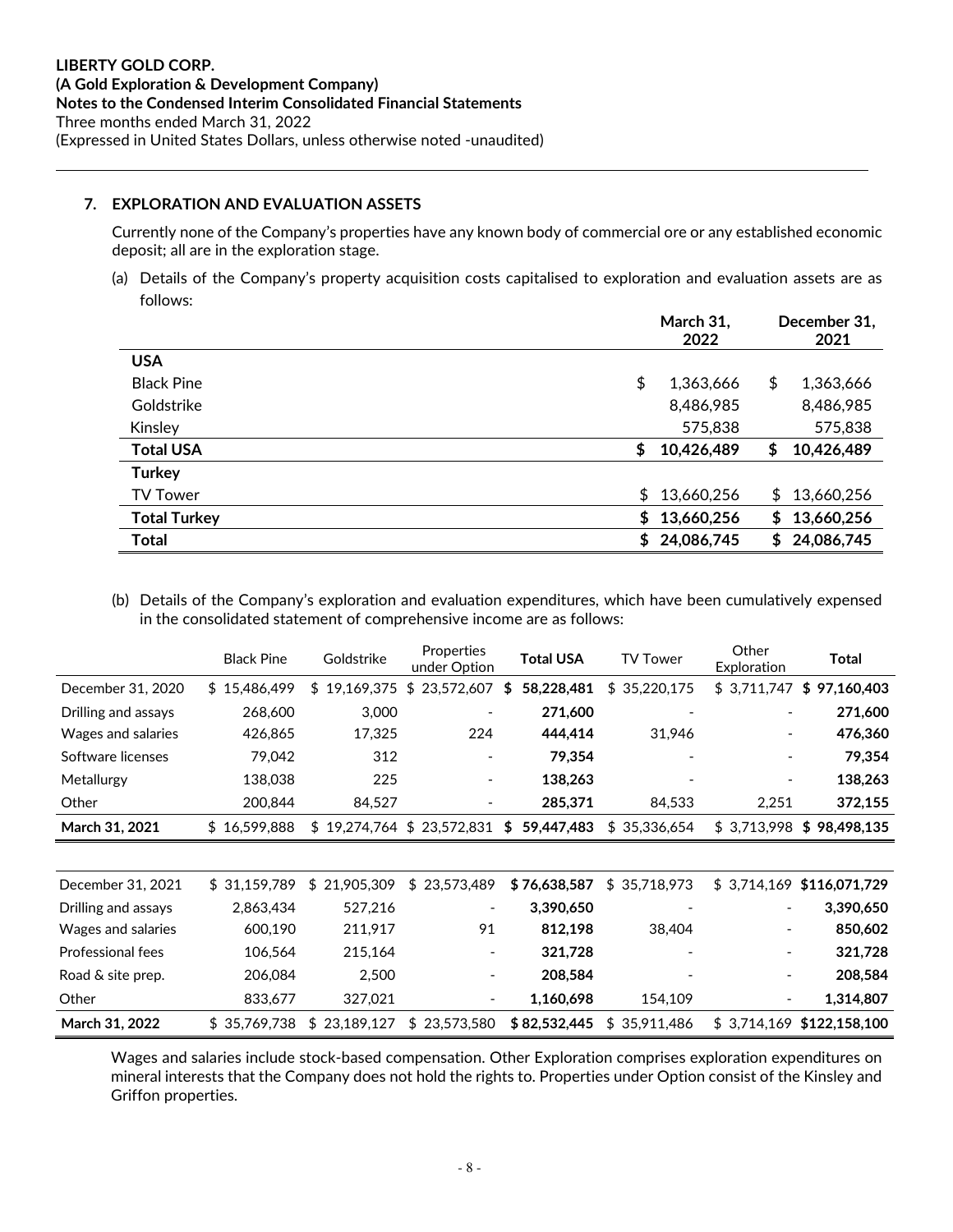# **7. EXPLORATION AND EVALUATION ASSETS (continued)**

#### (i) Kinsley Option Agreement

On December 2, 2019 and as subsequently amended on May 1, 2020 and November 5, 2021, the Company entered into a definitive option agreement for the sale of 100% of the Company's interest in Kinsley to New Placer Dome (as amended, the "Kinsley Option Agreement"). Pursuant to the terms of the Kinsley Option Agreement the Company will receive an aggregate of \$6,250,000 in cash and share value plus a 9.9% interest in New Placer Dome.

l.

The option payments are as follows:

- \$1,250,000 plus common shares in New Placer Dome ("NPD Shares") totalling 9.9% of issued and outstanding NPD Shares on a post-consolidation and post-acquisition financing basis (subject to a contractual 12 month hold period) (received on June 2, 2020), (combined the "Initial Option Payment"),
- \$1,250,000 in cash and \$1,250,000 in value of NPD Shares (subject to a 12 month hold period) as soon as is practicable after approval by the TSX Venture Exchange (received November 2021), (combined the "First Anniversary Payment"),
- \$1,250,000 in cash and \$1,250,000 in value of NPD Shares on or before June 2, 2022 (subject to a 4 month statutory hold period), and
- a 1% Net Smelter Return Royalty ("NSR") on the acquired interest in Kinsley, of which up to one-half percent (0.5%) can be repurchased by New Placer Dome for \$500,000.

At March 31, 2022, the Initial Option Payment received by the Company consists of the following:

| Consideration towards the sale of Kinsley at December 31, 2020 <sup>1</sup> | 4,290,007 |
|-----------------------------------------------------------------------------|-----------|
| Cash consideration                                                          | 1,250,000 |
| Fair value of common shares in New Placer Dome received <sup>2</sup>        | 1,374,764 |
| Foreign exchange differences                                                | (8, 382)  |
| Consideration towards the sale of Kinsley at December 31, 2021              | 6,906,389 |
| Foreign exchange differences                                                | (9, 413)  |
| Consideration towards the sale of Kinsley at March 31, 2022                 | 6,896,976 |

<sup>1</sup> Includes the receipt of 8,844,124 NPD Shares, representing 9.9% of New Placer Dome's issued and outstanding common shares.

<sup>2</sup>Receipt of 17.222.222 NPD Shares, together with the 8,844,124 NPD shares from the Initial Option Payment, representing approximately 15.8% of the issued and outstanding shares on an undiluted basis.

The Initial Option Payment and First Anniversary Payment received have been recorded as a current liability as at March 31, 2022. The liability will be extinguished either upon the exercise of the option or upon option termination by New Placer Dome.

The Initial Option Payment and First Anniversary Payment received pursuant to the Kinsley Option Agreement are derivatives. They are financial instruments measured at fair value through profit and loss using Level 3 inputs as there is no observable market data available. Other than the impact of foreign exchange, no factors affecting the fair value of the Initial Option Payment or First Anniversary Payment in the time from the initial recognition to the period end were identified.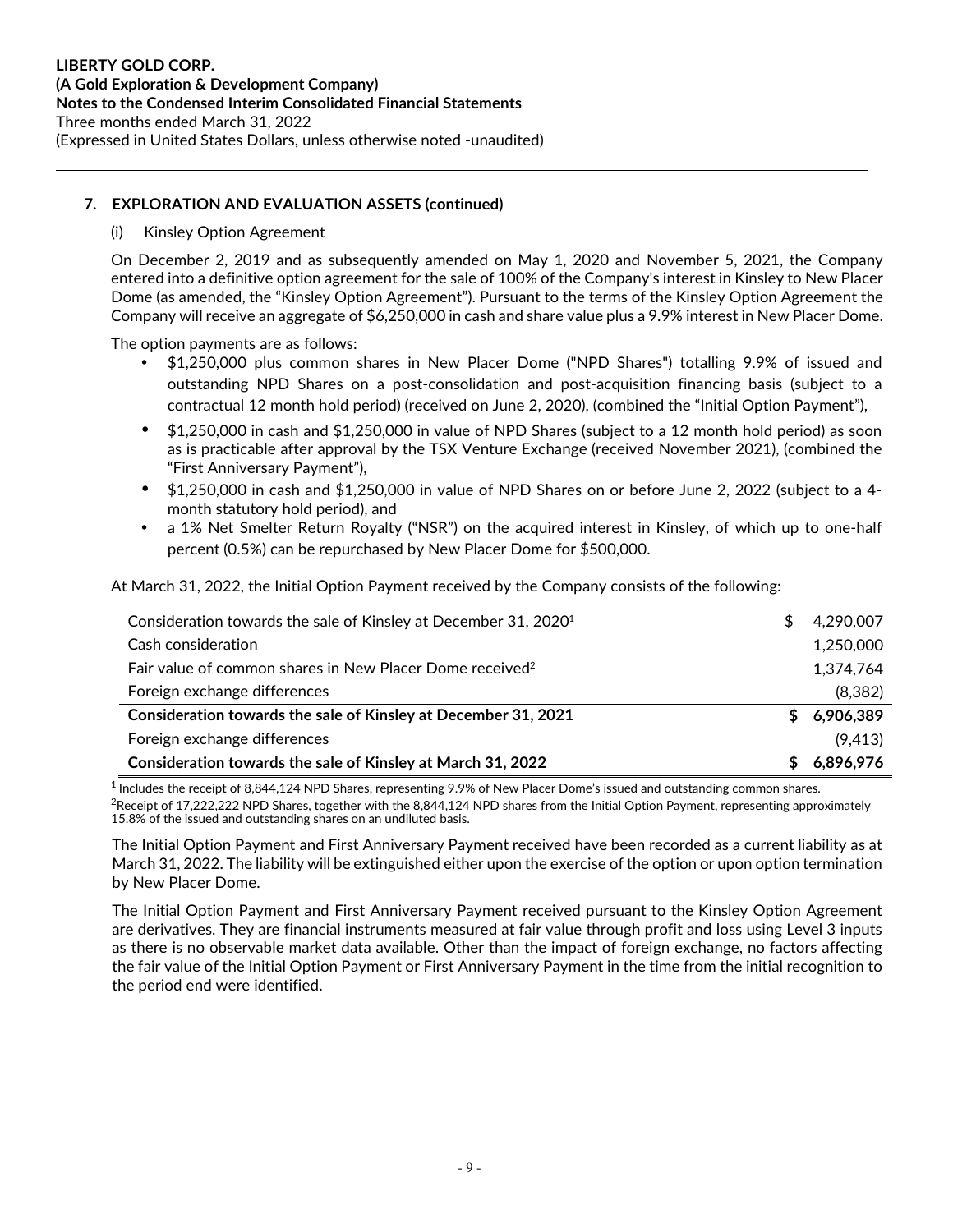# **8. ACCOUNTS PAYABLE AND ACCRUED LIABILITIES**

|                                     | March 31,<br>2022 | December 31,<br>2021 |
|-------------------------------------|-------------------|----------------------|
| Trade payables                      | 1.942.406         | 1,704,566            |
| Decommissioning liability - current | 757,800           | 692,800              |
| <b>Accrued liabilities</b>          | 993.976           | 271,259              |
| Other payables                      | 13,085            | 14.279               |
|                                     | 3.707.267         | 2,682,904            |

l.

Accounts payable and accrued liabilities are non-interest bearing and are normally settled on 30-day terms.

Included in accrued liabilities as at March 31, 2022 are costs related to the bought-deal financing which closed on March 25, 2022 (described in Note 10) and the timing of expenditures from the active drill programs at Black Pine and Goldstrike.

Non-current other liabilities as at March 31, 2022 include a decommissioning liability of \$122,500 relating to the Kinsley property (December 31, 2021: \$122,500).

# **9. DEFERRED TAX LIABILITY**

A deferred tax liability of \$2,732,051 has been recognised in the period ended March 31, 2022 arising from foreign exchange differences in the tax basis of the TV Tower mineral property held by Orta Truva (December 31, 2021: \$2,672,663).

#### **10. SHARE CAPITAL AND CONTRIBUTED SURPLUS**

#### (a) *Authorized*

Unlimited Common Shares with no par value.

(b) *Issued* 

On March 25, 2022, the Company closed a bought-deal financing whereby a syndicate of underwriters purchased, on a bought-deal basis, 27,273,000 Common Shares, at a price of C\$1.10 per Common Share, for gross proceeds of \$23,798,429 (C\$30,000,300). Transaction costs of \$1,547,002 have been recognised in equity during the three months ended March 31, 2022.

(c) *Stock-based compensation* 

For the three month period ended March 31, 2022, the Company charged a total of \$1,477,015 of stock-based compensation expense to the statement of loss (three months ended March 31, 2021: \$913,926) of which \$250,990 is attributed to exploration and evaluation expenditures (three months ended March 31, 2021: \$170,494).

#### *i) Stock Options ("Options")*

Options granted to date under Option Plan, are exercisable over a period of five years. In accordance with the Option Plan, the exercise price of each Option shall under no circumstances be lower than the closing market price of the Company's stock on the trading day immediately before the date of grant. Options granted to Directors vest immediately, the remaining options vest in thirds at the end of each year from the date of grant. Any consideration paid by the optionee on the exercise of options is recorded to share capital.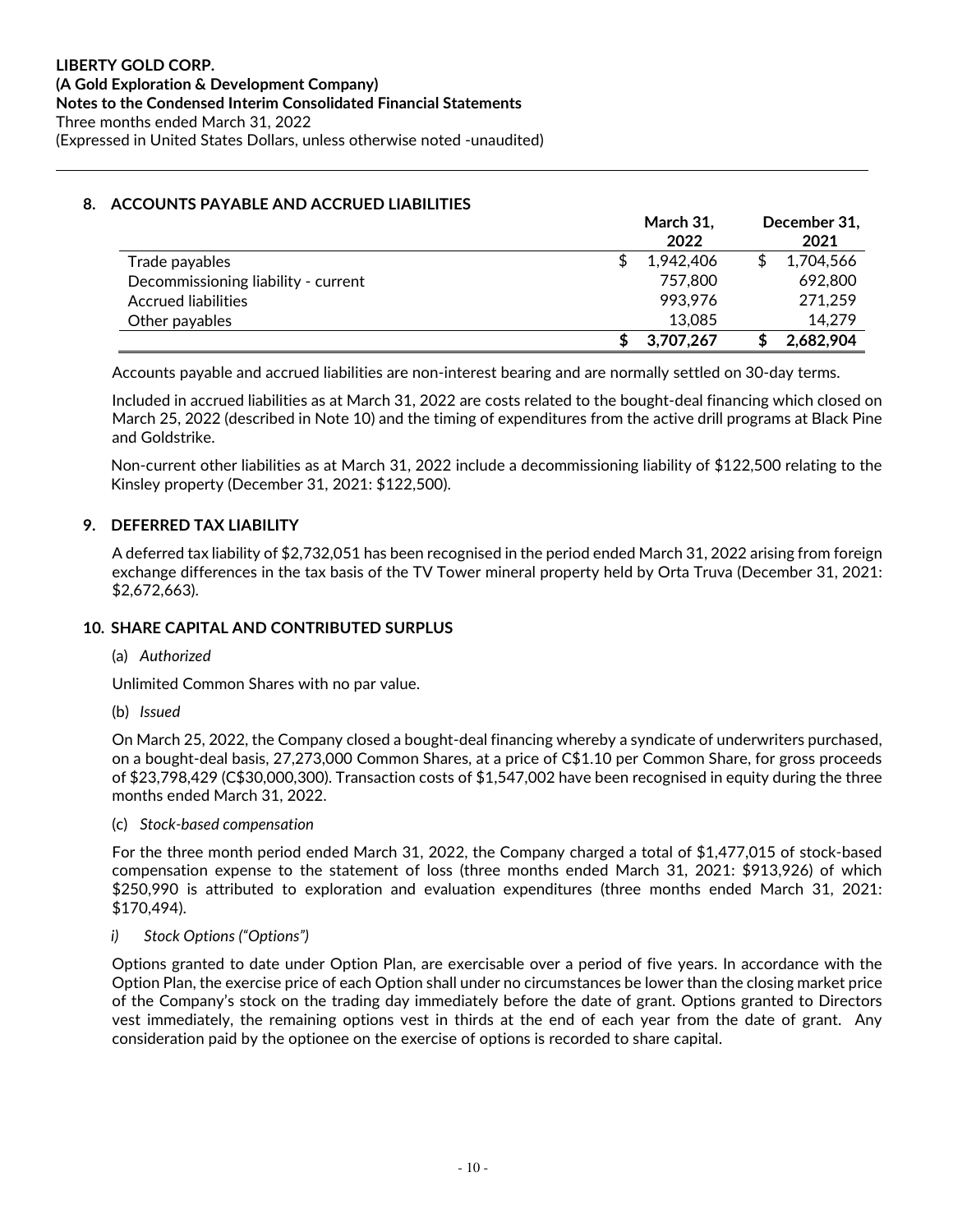# **10. SHARE CAPITAL AND CONTRIBUTED SURPLUS (continued)**

Option transactions and the number of options outstanding are summarized as follows:

|                            |                | <b>Weighted Average</b> |
|----------------------------|----------------|-------------------------|
|                            | <b>Options</b> | <b>Exercise Price</b>   |
|                            |                | C\$                     |
| Balance, December 31, 2021 | 16,826,448     | 0.98                    |
| Options granted            | 1,914,870      | 0.97                    |
| Options exercised          | (461, 666)     | 0.55                    |
| Balance, March 31, 2022    | 18,279,652     | 0.99                    |

l.

The weighted average share price at the date of exercise for stock options exercised during the period was C\$1.02.

At March 31, 2022, Liberty Gold had incentive options issued to directors, officers, employees and key consultants to the Company outstanding as follows:

| Range of prices    | Number of<br><b>Options</b><br>outstanding | Weighted<br>average<br>remaining<br>contractual life | Weighted<br>average exercise<br>price | Number of<br><b>Options</b><br>exercisable | Weighted<br>average<br>exercise price<br>of Options<br>exercisable |
|--------------------|--------------------------------------------|------------------------------------------------------|---------------------------------------|--------------------------------------------|--------------------------------------------------------------------|
|                    | #                                          | (in years)                                           | C\$                                   | #                                          | $C\$                                                               |
| C\$0.01 to C\$0.50 | 3,360,866                                  | 1.34                                                 | 0.37                                  | 3,360,866                                  | 0.37                                                               |
| C\$0.51 to C\$0.99 | 10,141,536                                 | 3.77                                                 | 0.90                                  | 5,368,208                                  | 0.88                                                               |
| C\$1.00 to C\$1.99 | 4,602,250                                  | 3.79                                                 | 1.58                                  | 2,245,587                                  | 1.59                                                               |
| C\$2.00 to C\$2.99 | 175,000                                    | 3.27                                                 | 2.18                                  | 108,334                                    | 2.21                                                               |
|                    | 18,279,652                                 | 3.32                                                 | 0.99                                  | 11,082,995                                 | 0.88                                                               |

For the purposes of estimating the fair value of options using Black-Scholes, certain assumptions are made such as the expected dividend yield, volatility of the market price of the Company's shares, risk-free interest rates and expected average life of the options.

The weighted average fair value of options granted during three months ended March 31, 2022 determined using Black-Scholes was C\$0.49 per option. The weighted average significant inputs into the model included a share price of C\$0.93 at the grant date, an exercise price of C\$0.97, a volatility of 66.4%, a dividend yield of 0%, an expected option life of 3.96 years and an annual risk-free interest rate of 1.23%. A weighted average 9.29% forfeiture rate was applied to the option expense.

#### *ii) Restricted Share Units ("RSUs")*

RSUs granted under the Liberty Gold RSU Plan to employees and service providers of the Company vest in thirds at the end of each year from the date of grant, with the exception of a portion of those granted which vest immediately.

Transactions relating to RSUs are summarised as follows:

|                          | <b>RSUs</b> |
|--------------------------|-------------|
|                          |             |
| Balance, January 1, 2022 | 4,502,745   |
| RSUs released            | (119,093)   |
| Balance, March 31, 2022  | 4,383,652   |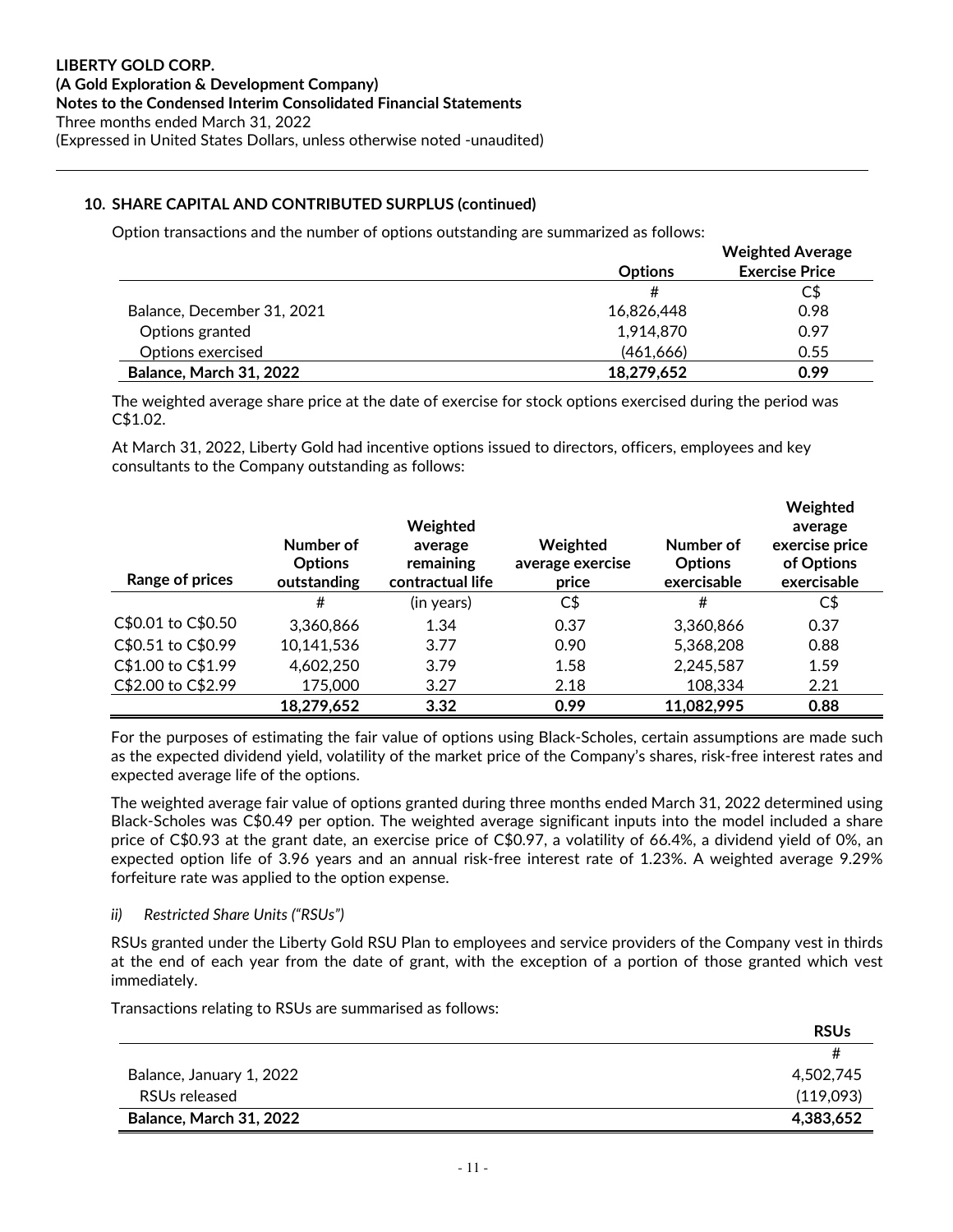### **10. SHARE CAPITAL AND CONTRIBUTED SURPLUS (continued)**

| <b>Expiry Date</b> | <b>Number of RSUs</b><br>outstanding | <b>Weighted average</b><br>remaining<br>contractual life | <b>Number</b><br>of RSUs<br>vested |
|--------------------|--------------------------------------|----------------------------------------------------------|------------------------------------|
|                    | #                                    | (in years)                                               | #                                  |
| December 31, 2022  | 695.150                              | 0.75                                                     | 476,822                            |
| December 31, 2023  | 799,100                              | 1.75                                                     | 299,104                            |
| December 31, 2024  | 2,889,402                            | 2.75                                                     | 921,902                            |
|                    | 4,383,652                            | 2.25                                                     | 1,697,828                          |

l.

#### *iii) Deferred Share Units ("DSUs")*

DSUs granted under the Liberty Gold DSU Plan to Directors of the Company, have no expiration date and are redeemable upon termination of service.

Transactions relating to DSUs are summarised as follows:

|                          | <b>DSUs</b> |
|--------------------------|-------------|
|                          |             |
| Balance, January 1, 2022 | 2,238,934   |
| DSUs granted             | 31.586      |
| Balance, March 31, 2022  | 2,270,520   |

#### **11. NON-CONTROLLING INTEREST**

The Company holds a 79.99% interest in KG LLC, the entity that holds the underlying lease and directly held claims that comprise the Kinsley Mountain property (together, "Kinsley"). The remaining 20.01% interest is held by Intor Resources Corporation ("Intor"). As of June 2, 2020, the Company's interest in Kinsley is under option with New Placer Dome. Pursuant to the Amended Kinsley Sales Agreement, New Placer Dome is responsible for maintaining all mining claim maintenance fees, and to satisfy all expenditure obligations. There was no change in the value of the non-controlling interest during the three months ended March 31, 2022 (three months ended March 31, 2021: \$nil)

Liberty Gold owns a 64.4% controlling interest of the TV Tower property through a 64.4% ownership stake in Orta Truva. The remaining 35.6% interest is held by TMST.

Summary financial information Orta Truva is as set out below and is shown before intercompany eliminations. The loss in Orta Truva relates to exploration and evaluation expenditures, foreign exchange and the deferred tax expense (Note 9).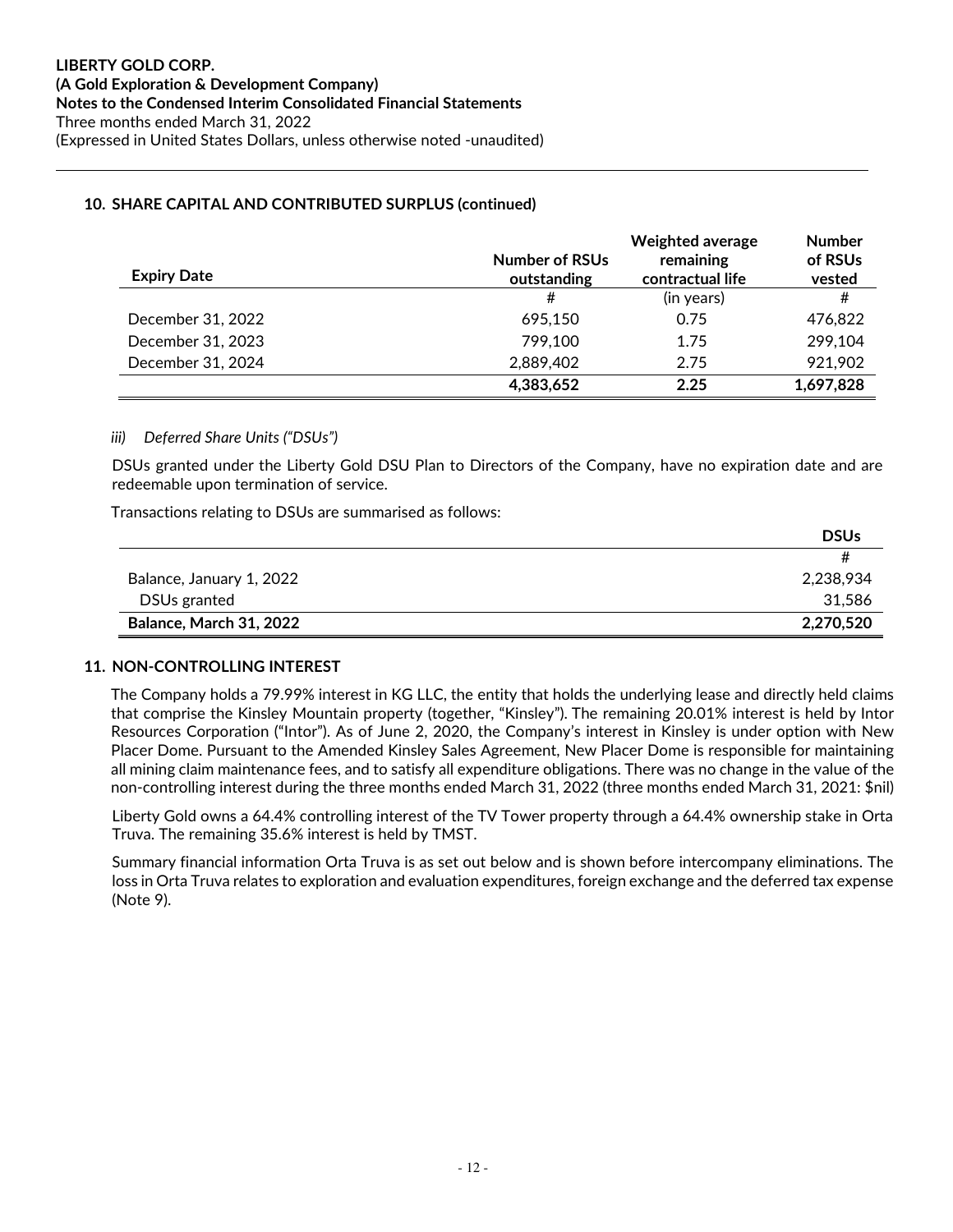#### **11. NON-CONTROLLING INTEREST (continued)**

(a) Summarised Balance Sheet

|                                      | March 31,<br>2022 |    | December 31,<br>2021 |
|--------------------------------------|-------------------|----|----------------------|
| Current                              |                   |    |                      |
| Assets                               | \$<br>124.457     | \$ | 31,538               |
| Liabilities                          | (83, 882)         |    | (77,382)             |
| <b>Total Current net liabilities</b> | 40,575            | \$ | (45, 844)            |
| Non-Current                          |                   |    |                      |
| Assets                               | \$<br>1.654.036   | \$ | 1,659,164            |
| Deferred tax liabilities             | (2,732,051)       |    | (2,672,663)          |
| <b>Total Non-current net assets</b>  | (1,078,015)       | S  | (1,013,499)          |
| <b>Net Assets</b>                    | (1,037,440)       | \$ | (1,059,343)          |
|                                      |                   |    |                      |

l.

#### (b) Summarised Statement of Loss

|                                   | Three months ended March 31, |  |         |  |
|-----------------------------------|------------------------------|--|---------|--|
|                                   | 2022                         |  | 2021    |  |
| Statement of Loss                 | 248.930                      |  | 373.312 |  |
| Other comprehensive Loss          |                              |  |         |  |
| Loss and other comprehensive Loss | 248,930                      |  | 373.312 |  |

#### (c) Summarised cash flows

|                                     | Three months ended March 31, |            |  |           |
|-------------------------------------|------------------------------|------------|--|-----------|
|                                     |                              | 2022       |  | 2021      |
| Net cash flow from:                 |                              |            |  |           |
| operating activities                |                              | (175, 283) |  | (94, 042) |
| financing activities                |                              | 270,834    |  | 259,520   |
| investing activities                |                              |            |  |           |
| Net increase (decrease) in cash     |                              | 95,551     |  | 165,478   |
| Cash at the beginning of the period |                              | 22,548     |  | 32,269    |
| Cash at the end of the period       |                              | 118,099    |  | 197,747   |

#### **12. SEGMENT INFORMATION**

The Company's operations are in one segment, the exploration for gold, copper and other precious and base metals. Consistent with December 31, 2021, Liberty Gold has three geographic locations at March 31, 2022: Canada, the United States and Turkey. The total assets attributable to the geographic locations relate primarily to the exploration and evaluation assets held by the Company which have been disclosed in Note 7a.

The net loss is distributed by geographic segment per the table below:

|            | Three months ended March 31,    |
|------------|---------------------------------|
|            | 2022<br>2021                    |
| Canada     | (1,574,753)<br>\$ (3,752,932)   |
| <b>USA</b> | (6,320,171)<br>(939, 495)       |
| Turkey     | (423,763)<br>(217, 202)         |
|            | \$ (5,116,190)<br>(8, 112, 126) |